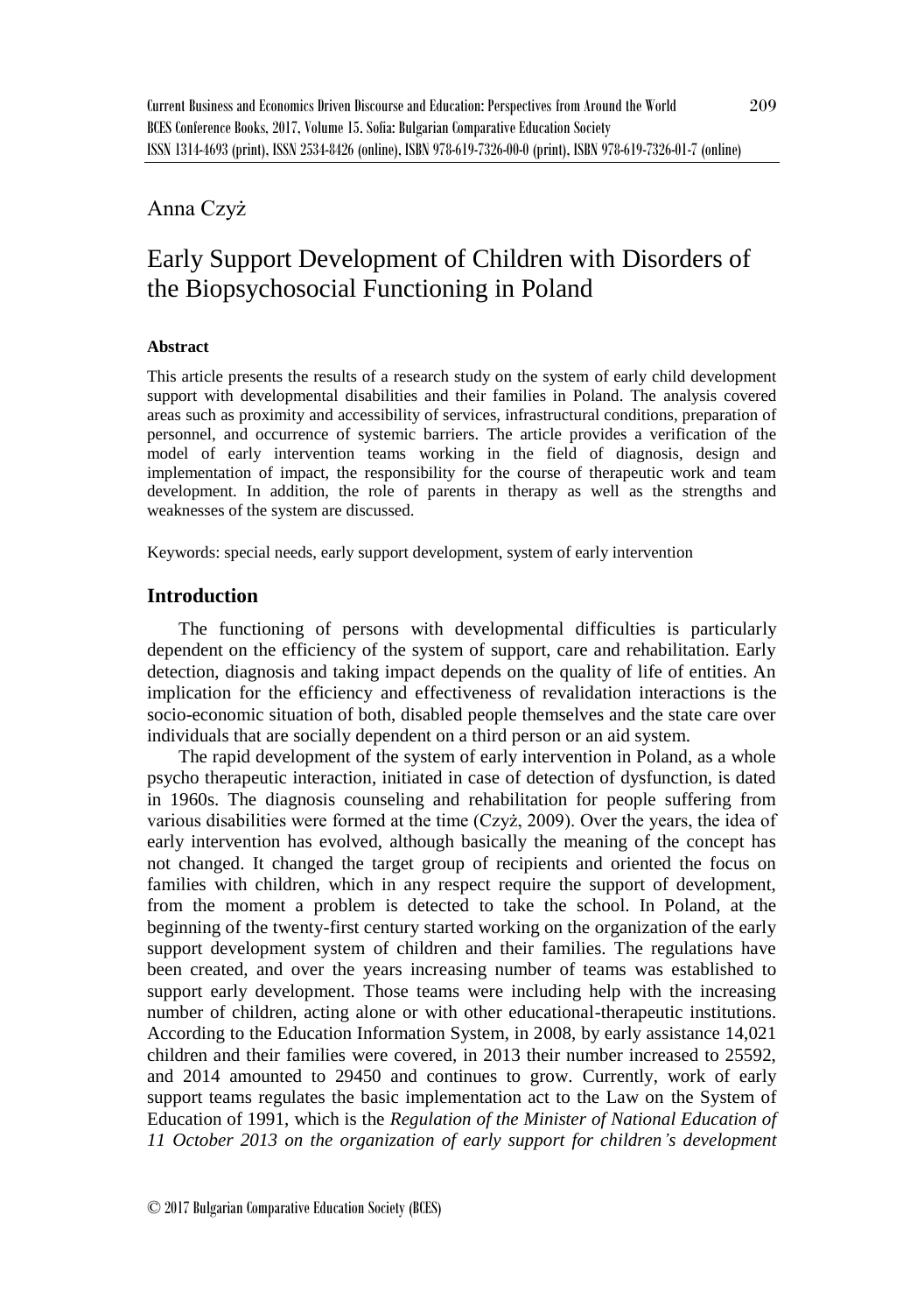and a number of other regulations also important for the functioning of the legislative system. The teams operate in all provinces and in terms of the early development support (not counting the training institutions for early development support teams such as: psychologists, speech therapists, surdo-, tyflo-, oligofreno- or nozoeducators, physiotherapists and others) therapists can gain knowledge in 62 universities.

## **Support of the child and family**

All institutions involved in supporting child development and surrounding parental care are aimed at maintaining or restoring the proper functioning of families in the environment and their activation in the society together with the performance of the respective social roles. Wojciechowski (1998) notes that when considering issues related to support of children and families in specialist centers – psycho, medical, social and other educational or legal clinics understood as institutional – of formal support units, equally important is the informal support, which is the core idea of striving for the proper functioning of the system. This support applies to immediate family, social groups, professional groups, peers, and other groups with relatively strong emotional ties and considerable degree of intimacy between individuals. Initiatives take people to use their own life experiences and knowledge. Informal support is also the effect of foundations and associations activities, especially all institutions which provide services and resources used for therapy purposes. In conjunction with a professional, deliberately organized early assistance, where a support function is to act fully by professional with appropriate education code, holding the baggage of experience and usually equally large workshop methodology it creates a system which effectiveness depends on all the relevant elements.

The early development support is placing particular emphasis on the participation of parents in therapy. Parents not only have knowledge of child development problems, but above all actively strive to overcome difficulties in order to improve the quality of life for the whole family. Child development, particularly affected by disability, is guided not only by therapeutic institutions. Guidance also comes from other entities that contributed to support as informational, spiritual or material, but above all by turning the family environment and the immediate environment of the child to revalidation. Making decisions together, defining and implementing rehabilitation programs contribute significantly to the development of a child and determine the effectiveness of therapeutic interventions. As Wojciechowski (1998) noted, involving families in the rehabilitation process of a small child also helps to accept the disability and prevent parents from addiction to aid institutions. Enabling caregivers working with children is not easy because many of them, manifest hostility and lack of acceptance when exposed to aspects of disability. Therapists are faced with the problem of caretakers' shock associated with the occurrence of difficulties related to the diagnosis of disability. Kosmalowa (2004) proposes to introduce widespread use of the terms "family-centered therapy – family therapy" and not only therapy of the child.

As per European report on Early Childhood Intervention (2005), the early development support, except for the inclusion of family into therapy, should be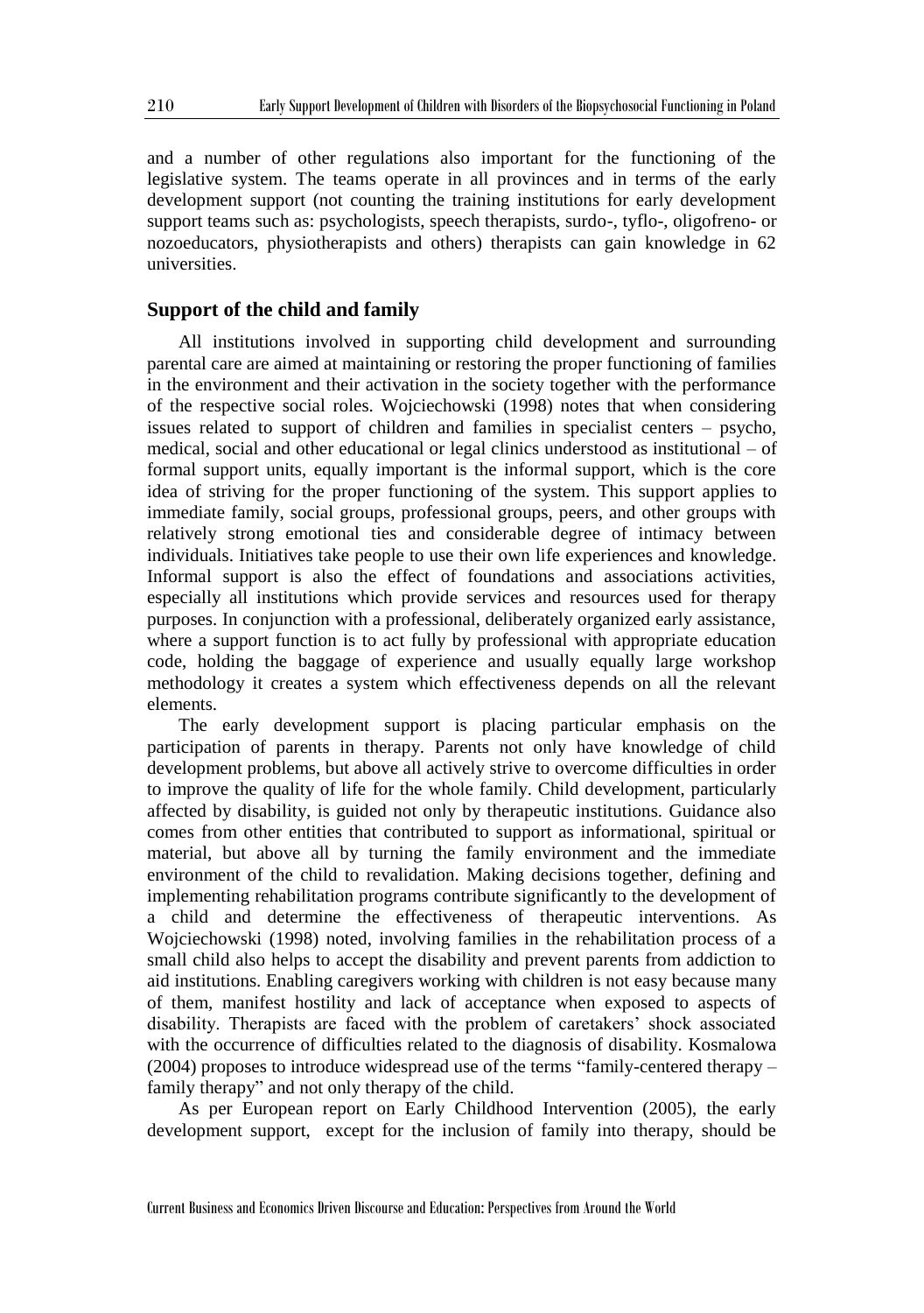primarily available and should not require long waiting-time to undertake therapeutic work. Action should be taken:

- immediately as required support;
- $\bullet$  close benefits are to be carried out in the family home or institution close to home;
- adequately funded draws attention to the system, which provides support to all in need, regardless of the financial condition of the family – the wealth;
- acting at least under an interdisciplinary model where teams work together on establishing a diagnosis support program, consult its implementation and make changes adequately to the needs. The role of a parent in therapy is taken into the account. They are co-responsible for the development of the supported individuals and also take care of the development of its own, as a guarantee of effectiveness, following modern trends interactions and providing adequate support to the needs of entities.

In addition, the importance of multifaceted and multi-institutional cooperation is underlined for the benefit of persons covered by the support and the role in supporting the development of barriers and their removal, including those related to legal regulations, policy, infrastructure and geography, economics and financing and implications stemming from the business world (Gallagher & Clifford, 2000).

## **Study of the system of early development support in Poland**

### *Method and material*

Research on the functioning of the system of early development intervention in Poland was placed in the paradigm of pragmatic, quantitative strategies, using interviews and diagnostic survey (Creswell, 2013). The survey was designed to determine the availability of early development support services, infrastructure, preparation of personnel to conduct classes and the barriers to the implementation of activities. Research concentrated on prevailing model of early support development in Poland based on the guidelines for the model of multidisciplinary, interdisciplinary and transdisciplinary with regard to the role of the parent in the team (Twardowski, 2012), diagnosis of the strengths and weaknesses of early development intervention system and identification of areas to improve the quality of its operation. The study was conducted mainly in the southern parts of Poland between November and December 2016.

## *Characteristics of the study*

The study involved 44 institutions in the following provinces: Malopolska, Slaskie, Podkarpackie, with subsidiaries in the Mazowieckie, Pomorskie and Lower Silesia. Information on teams work granted 47 people, including 20 directors and deputy directors, 4 coordinators and team members, including teachers, speech therapists, psychologists and early development intervention therapists. The vast majority of institutions operated in public sector (public institutions, private, local/municipal), providing services in the area where the headquarters are located, and surrounding areas. Seven institutions were located in other places – branches of early development intervention teams (10 institutions were located outside headquarters). Due to the previously mentioned period of data collection, teams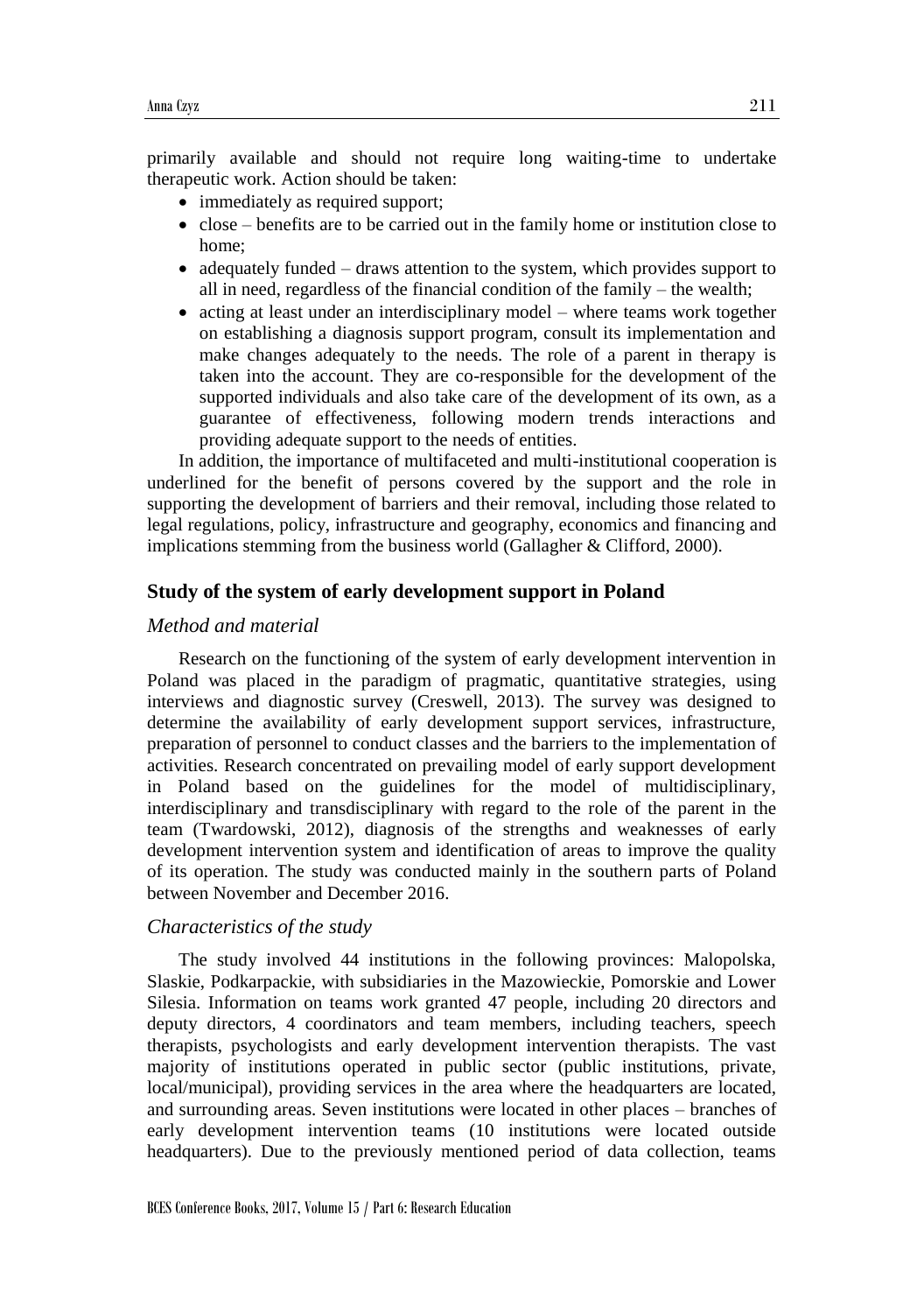were divided into three groups: very young teams – the period of activity under 3 years (N = 5), the teams operating from 3 to 7 years (N = 18), the teams operating over 7 years ( $N = 21$ ). Six institutions operated as a separate entity providing only the services for early development support, other work at kindergartens, schools and school teams (including the special facilities), psycho-pedagogical centers. Eight teams used the separated rooms, the rest used infrastructure facility at work. All parties benefited from the educational subsidies (financed by the county, town, municipality), five also drew financial benefits from commercial activities, and ten were financed also by the founders, donors, sponsors, benefited from sources with projects, grants and competitions and funds transferred to the Public Benefit Organization.

The early development intervention teams differed in terms of the amount of the personnel and the number of supported children. Due to these two variables following units can be divided into: very small ( $N \le 10$ ), small ( $11 \le N \le 19$ ), medium ( $50 > N > 20$ ) and high ( $N > 50$ ). Due to the number of staff very small was 17, small – 13, medium – 10, high – 4. Due to the number of children covered by the early-assistance very small was 4, small  $-5$ , medium  $-17$ , high  $-18$ .

#### **Interpretation of test results**

### *Availability of services*

Operating hours of participating in research facilities allow free access of supported families to the services. Seven teams have not set rigid time frame, all work flexibly adapts to the needs of pupils, one facility provides stationery services only in the morning, 4 institutions only in the afternoon. All facilities indicated the willingness to change the hours as needed supported entities. The remaining 37 teams are available for early morning hours (most from 8.00 a.m., but 7 teams working well within the range 6.00 a.m. till 8.00 a.m.) and for late afternoon. Where necessary, the time availability can be changed and adapted to the possibility of entities covered by the aid (three institutions are closed earlier than 17.00 p.m., other in the time interval 17.00 p.m. till 20.00 p.m.). The teams work 5 ( $N = 38$ ), 6 ( $N = 5$ ) or  $7 (N = 1)$  days a week.

Families are accepted into the care of the teams in accordance with Regulation of the Minister of National Education of 11 October 2013 on the organization of early support of children with its opinion about the need for early development support. The waiting time for acceptance is different depending on the institution. Taking into account waiting for acceptance in the institution was up to date for 18 institutions, 2 weeks for 5 institutions, one month for 11 institutions, above one month for 6 institutions, when releasing a place for 3 institutions, no admissions for 1 institution.

However, in most institutions the waiting period does not exceed one month. It can therefore be concluded that the waiting time for acceptance does not affect child's development, but a separate issue is jurisdiction: the need for early intervention is stated by a panel, where the impeding interventions can be found in the form of bureaucracy, the waiting period to collect the composition of the caselaw.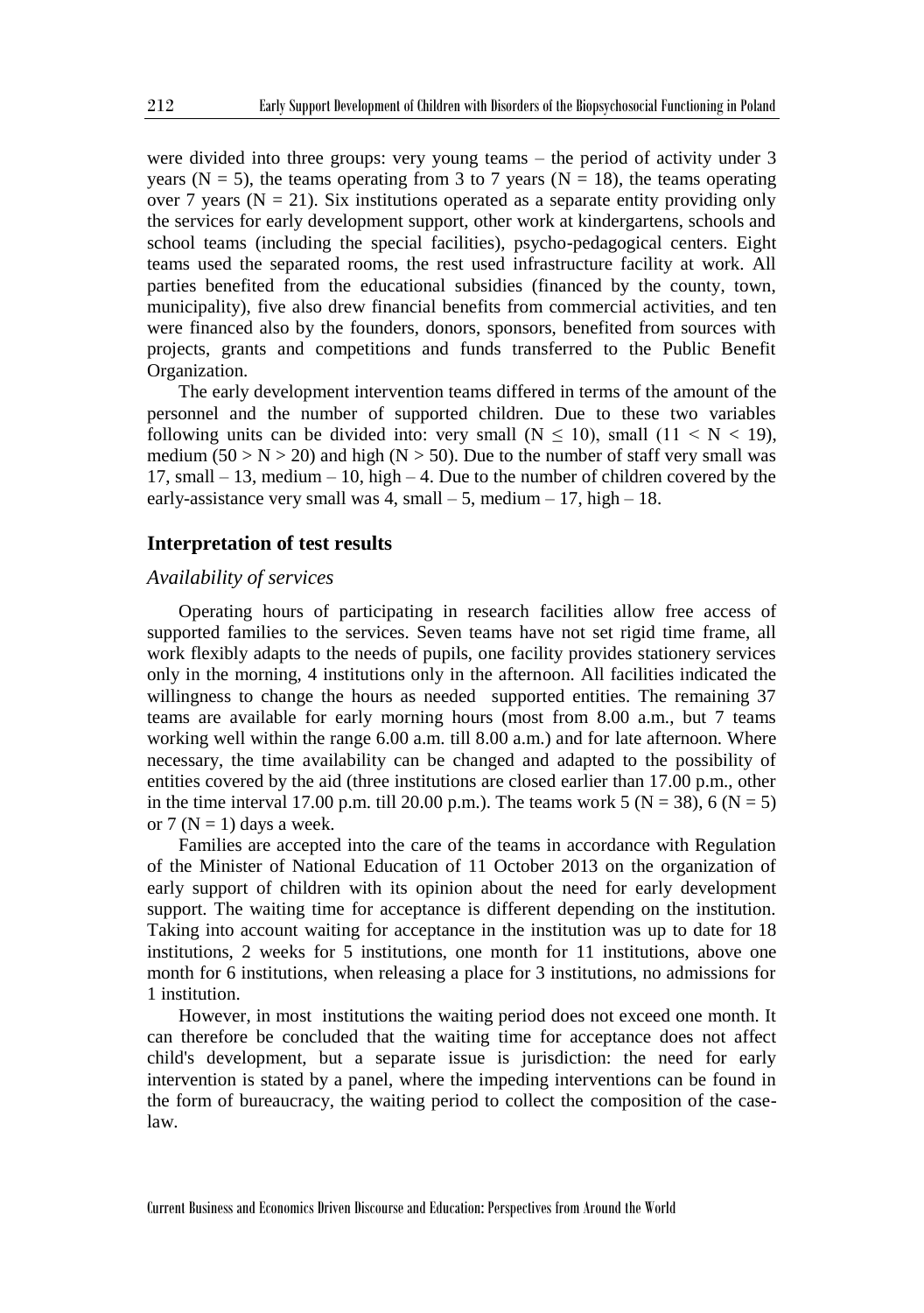## *Infrastructure*

Workplace of the early development intervention teams is easily accessible and well-connected. Infrastructure understood as housing conditions designed to the needs of young children with various disabilities, special aids and appliances can be assessed as unsatisfactory. Thirty-eight teams in the 44 tested did not own premises. They benefited from dedicated rooms at educational institutions or used the same premises in which the activities were conducted in accordance with the institution specialization. The narrowness problem concerned as well the teams placed in independent buildings, due to the growing number of clients. Architectural barriers were frequently reported as problematic. No ramps, elevators, or parking have a real effect on the ability to participate in activities. Teams' facilities in terms of therapeutic tools depended largely on the institution at which they work. Very wide variation was noticed here – from teams that have advanced, modern equipment and aids to the teams that have only aids such as blocks, books and puzzles. The richest assistance base had teams operating at the special and private centers. The weakest one had small teams, working on the side of other educational institutions. The bestequipped teams could use following equipment:

- the world's experience room,
- rooms with a specialist rehabilitation appliances,
- modern technical aids to teach the Tomatis method or Johansen training,
- equipment for biofeedback,
- aids to conduct sensory integration and arm therapy,
- own horse farms to conduct hippotherapy.

Each institution had adapted room for speech therapy and psychological consultation. Facility had space for small children care as well. Representatives of the surveyed groups pointed the large number of diagnostic and teaching equipment including computers and multimedia. Very large differences in equipment level of the researched teams lead to the conclusion that it is necessary to pay special attention to equipping facilities, which indicates insufficient quantity and quality of assistance to carry out effective activities using modern technological achievements.

#### *Human capital*

A strength of the early development intervention teams is highly qualified personnel. Therapists' qualifications, however, are not offset by employment stability. The main reasons for this connect to law regulations on the functioning of the early development intervention teams and financing their activities in the therapeutic work. An additional problem in the employment of the members is the lack of clarity in supervision over early assistance in Poland, which, among others, implies dilemmas regarding therapist working time. Only 5 facilities of early development intervention team members were employed on post ranging from 18 to 35 h/week. In the remaining institutions jobs were combined with contracts for work or commission. Therapists worked only in the framework of contracts or so-called overtime being employed by the educational institutions at which the teams work. Volunteering was also an option.

Team members were prepared in the field of early development support. Where appropriate, the team included speech therapists, special educators, psychologists,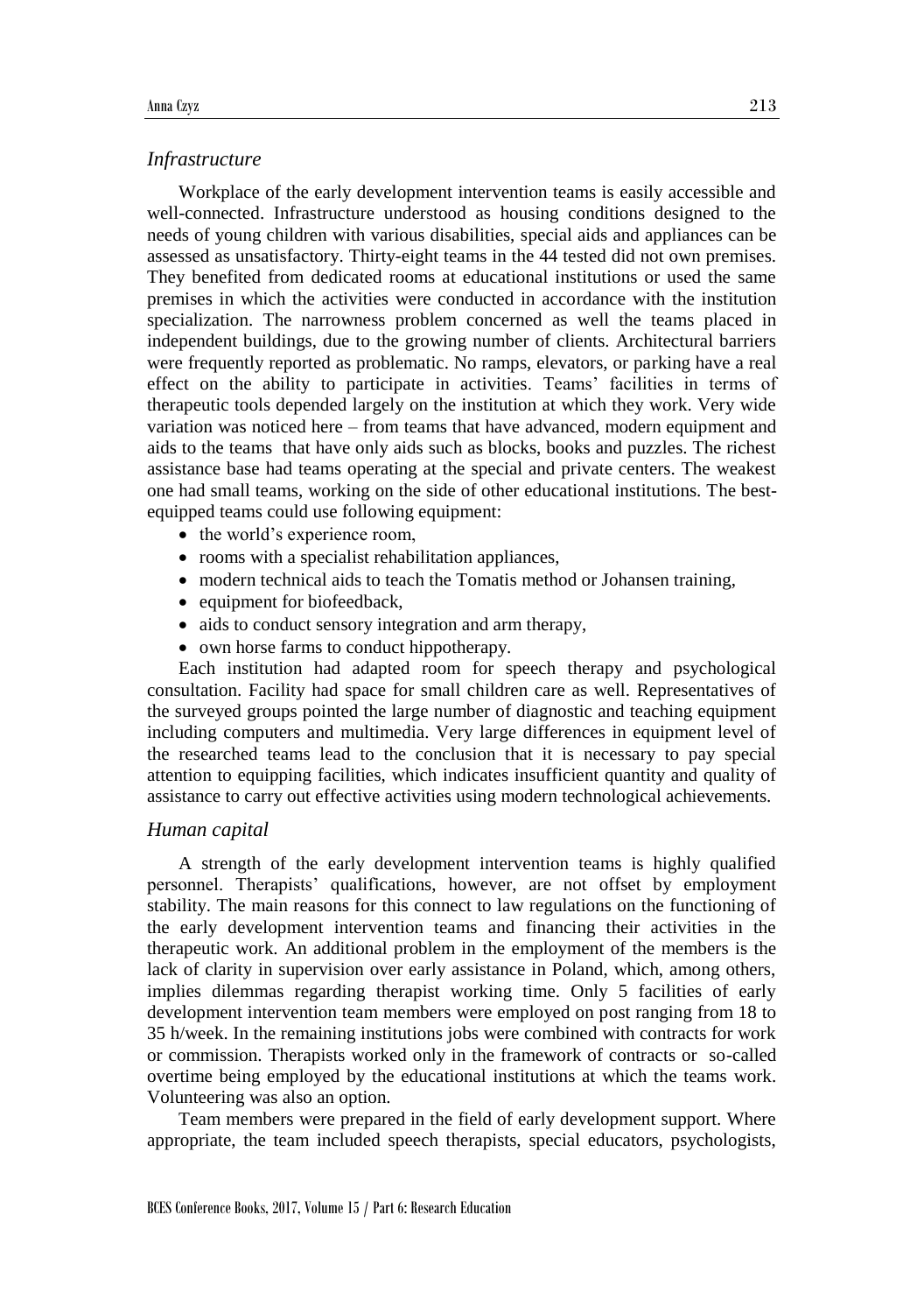physiotherapists and people specialized in the work of a specific method (e.g. SI therapists, Tomatis hand), dieticians and occupational therapists. Among the team members there was no social worker. The identified problem was lack of cooperation with doctors and nurses who do not get involved in the work teams, but often hinder work by not providing relevant information, which is crucial for getting early support. Despite the confusion and lack of employment (as it seems), the teams presented a compact and stable structure able to work together for the entities support. The interviewed teams indicated that they are proud of the skilled, talented and hard-working therapists who provide support and satisfaction for entities that acquire care. In addition, it was also noted the fruitful cooperation within the team, versatility and diversity of the impacts and continuous therapists improvement to provide quality services.

#### *Barriers*

Representatives of the early development intervention teams identified factors inhibiting and limiting therapeutic work. The most frequently declared factors included the regulations related to financing activities and the number of hours per unit covered by the support. Dilemmas of teams' work turn out to be also the caselaw system, including inaccuracies concerning the judgments of the disability. The problem seemed to be a system for issuing opinions, regulations for the selection of facilities and conditions of employment for therapists/teachers in teams and intensifying problems of bureaucracy. For extralegal, most often articulated dilemmas included: cooperation with the family and the community, too many pupils per one therapist, staff shortages, and cooperation with other institutions having real impact on diagnosis and therapy, organizational problems as a result of hiring practices of early development intervention therapists.

## *Results and a summary of research*

Research on the functioning of the early development support teams provides information for identifying the strengths and weaknesses of their activities. Undoubtedly, important and positive aspects are flexibility and availability forms of support, short waiting period for acceptance and commitment of therapists to create most favorable support environment targeted to work with the family and child in need of therapy. Adverse circumstances are associated with:

- poorly functioning legal system creating restrictions on jurisprudence,
- hours and forms of support,
- practices of hiring employees,
- poor financing system, not retrofitting institutions aids to conduct therapy,
- poor infrastructure including lack of space.

However, teams present a very high level of determination; despite the drastic limitations, entities care system of early support is considered more seriously. Team members care about the development of children and assistance of their families. In order to maximize the benefits specialists need a broad knowledge and modern methods of therapy. Therefore, they are willing to participate in training courses and studies where they have potential to acquire the necessary knowledge and skills. The team members are full of energy, commitment, competent staff covering entities by care and support. The prevailing model (considering the issue globally) appears to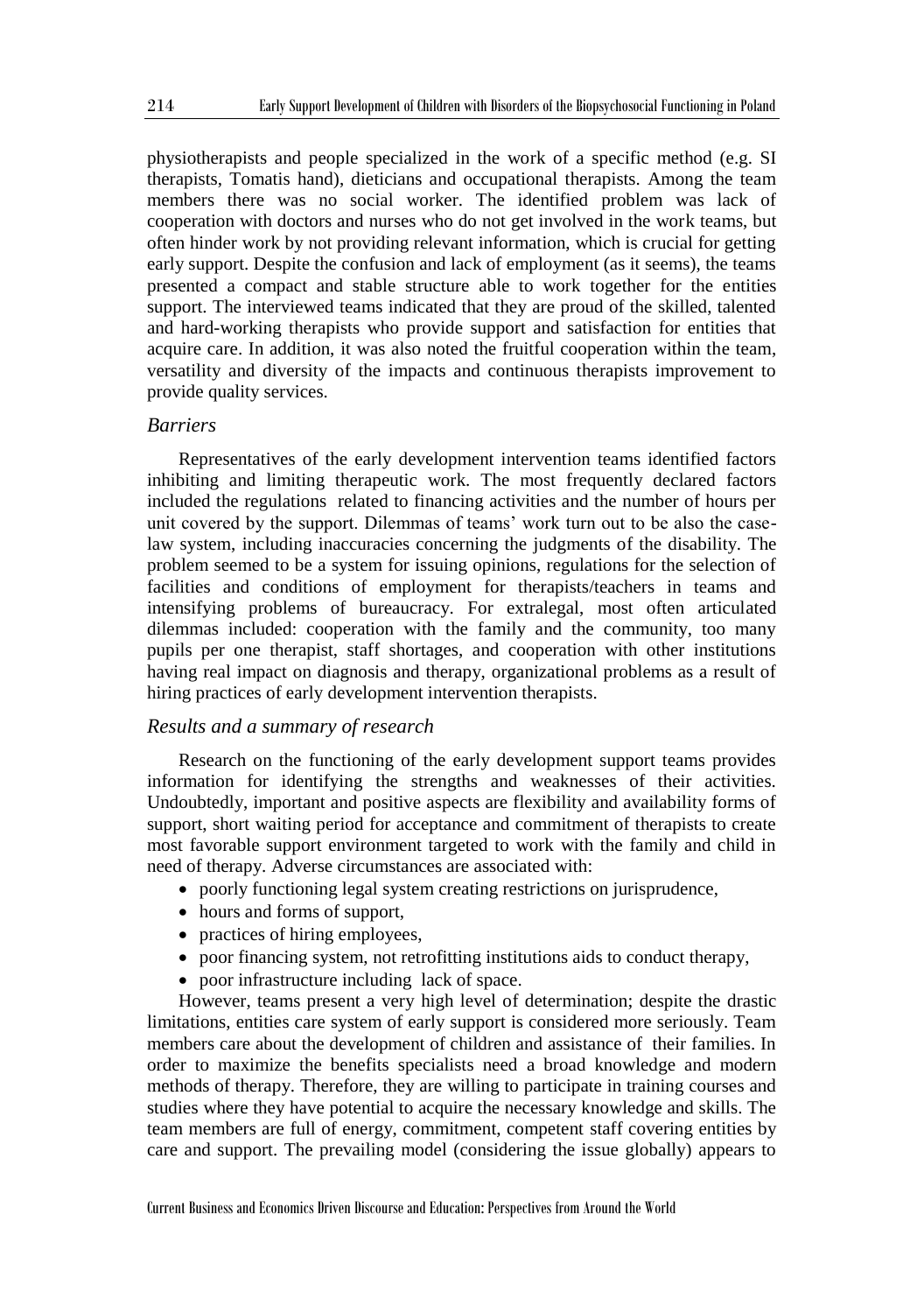be multi and interdisciplinary. Team members devote too little attention to collaborations, parents are often treated as consultants rather than team members. A parent in the above mentioned relationship assumes the role of a contractor responsible for the task and consent to operate, but having no real impact on the formation of the therapy program. Cooperation within the team reminds a specialist consulting rather than a joint establishment and implementation of the program – it can be observed in task implementation and responsibilities for the diagnosis and support process. The selection of members is legally regulated and it is not conducive to the process of creating relationships within the team, the conjunction and partnership. Another very important issue which forms the basis for corrective action is cooperation with partners from outside. Main dilemma lies in the lack of medical entities such as doctors, nurses, and social workers in early development support teams. Their participation would provide a lot of relevant information on the health status and treatment options. Social workers caring for families would be an indispensable source of information on the child's environment growth, but above all for the wider care of the family in its natural setting. Poor cooperation with the environment and international financial institutions, limiting the support offered in the range of the early intervention of the development is concerning as well.

## **Conclusion**

Summing up the study of the early development intervention system it is noticed that the tilt of action is moved towards human labor and not a systemic support or initiatives from above. At the moment, systemic support significantly interferes with the construction and functioning of early development intervention teams. In the complicated conditions of therapeutic success team members should pay particular attention to the role of parents. Psychology in fact emphasizes the relation asymmetry between therapist and the subject of the therapy. Although relationship in itself is already kind of therapy, it cannot be expected from a person sometimes emotionally not ready to take action, to be a full-fledged member of the team. It should also be noted that in many cases taking actions to the development of a child is exhausting for a parent. With respect for parent knowledge and skills, understanding importance of its support for the success of the therapy, an action model should be adjusted according to individual family. Parents should be active in providing support, but with particular emphasis on the psycho-physical capabilities. The specific activities of repair also requires a system of cooperation not only with the other institutions but also with the local community and business.

# **References**

Creswell, J. W. (2013): *Projektowanie badań naukowych. Metody jakościowe, ilościowe i mieszane*. Kraków: Wydawnictwo Uniwersytetu Jagiellońskiego.

- Czyż, A. (2008): Współpraca rodziców dzieci z uszkodzonym narządem słuchu ze specjalnymi poradniami w procesie rewalidacji na przykładzie John Tracy Clinic i The Hannen Centre. *Nasze Forum*, 3/4, 96-101.
- European Agency for Development in Special Needs Education (2005): *Early Childhood Intervention Analysis of Situations in Europe: Key aspects and recommendations*. Belgium – Denmark.

BCES Conference Books, 2017, Volume 15 / Part 6: Research Education